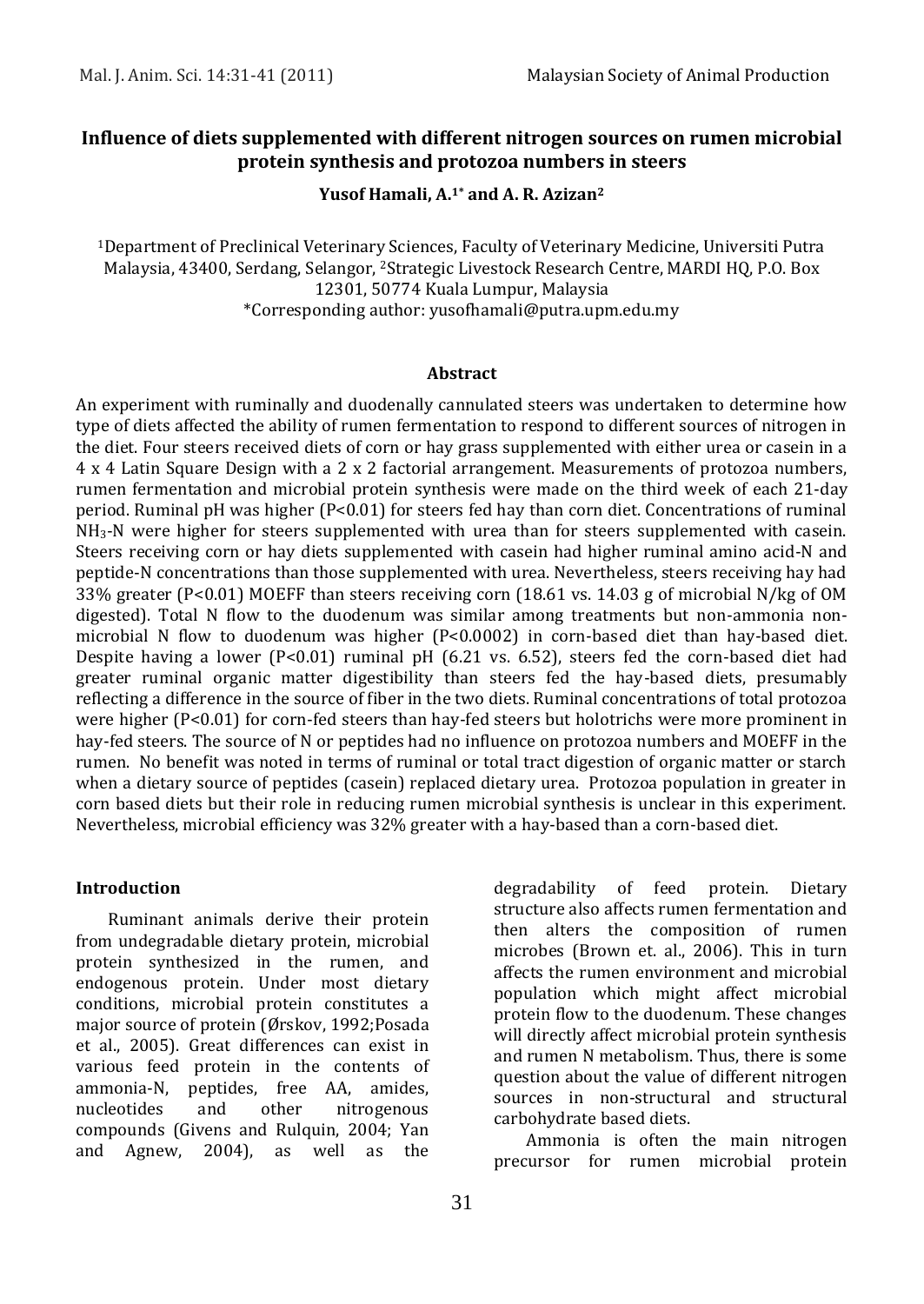synthesis under practical dietary conditions (Nolan, 1975; Aharoni et al., 1991). Growth of pure cultures of rumen bacteria is stimulated by peptides and amino acids (Chen et al., 1987; Cruz Soto et al., 1994). Many experiments showed that preformed amino acids and peptides increased the rate or efficiency of microbial growth compared to ammonia alone (Rooke and Armstrong, 1989; Merry et al., 1990; McAllan, 1991). However, not all studies have found that preformed amino acids and peptides were beneficial to rumen bacteria (Rooke and Armstrong, 1989; Cruz Soto et al., 1994). Cruz Soto et al., (1994) found that cellulolytic rumen bacteria actually had a variable response to amino acids and peptides: cellulose breakdown was unaffected, but their growth rate on soluble sugars increased several folds when preformed amino acids were present. They proposed that in general, rumen fermentation would be stimulated by preformed amino acids and peptides only when rapidly degraded energy sources are available (Cruz Soto et al. 1994).

Unlike bacteria, protozoa do not have urease (Onodera et al., 1988) and cannot use urea or ammonia to synthesize amino acids. Rumen protozoa obtained their protein needs by engulfing insoluble proteins in the rumen fluids. However, Newbold et al., (2005) recently derived evidence to suggest that protozoa can directly incorporate ammonia via glutamate dehydrogenase. Because NH3-N assimilation into protozoal N has been assumed to be through bacterial (Koenig et al., 2000), the functional significance of this finding currently is not known. Clearly, the rumen protozoa-bacteria interactions need much more attention in the future to correlate rumen microbial numbers (and perhaps biomass) of protozoa and bacteria with microbial degradation of feed protein and microbial protein synthesis in the rumen. The objective of this experiment was to determine the effect of diets supplemented with different nitrogen sources on efficiency of microbial protein synthesis and protozoa numbers in the rumen of steers fed concentrate or roughage diets.

# **Materials and Methods**

## *Animals and treatments*

Four Simmental crossbred steers averaging 450 kg in weight were used. Each was equipped with rumen fistula and duodenal re-entrant cannula in the duodenum proximal to the bile duct. The steers were randomly allotted to individual 3 x 5 meter stalls and had free access to water. The steers were assigned to four treatments in a 4 x 4 Latin Square Design with 2 x 2 factorial treatment arrangement. Treatments included corn based diet + casein (CK), corn based diet + urea (CU), hay based diet + casein (HK) and hay based diet + urea (HU).

The ingredients and chemical composition of each diet are shown in Table 1.

Diets were fed twice daily at 0800 and 1600 in equal portions. Feed dry matter was provided at a rate of 1.8% of body weight daily. Chromium oxide (CrO) was used as a nonabsorbable marker for measurement of digesta flow. Chromium oxide (0.2% of the total diet) was mixed with the supplements for all diets.

## *Sampling procedures*

Before the start of the experiment, the steers were fed with diet CU for a period of three weeks for diet adaptation. Each experimental period lasted 21 d long, with 16 d for adjustment and 5 d for sampling. On day 17 through 19, approximately 250 ml of duodenal digesta and 200 g of wet feces were collected at 2 and 8 h after feeding. On day 20, approximately 1000 ml of strained rumen fluid were collected at 2 and 8 h after feeding and frozen for later isolation of bacteria. On day 21 approximately 250 ml of rumen fluid were withdrawn at 1, 2, 4 and 8 h after feeding. A 0.5 ml sub-sample of the rumen fluid from each sampling time was added to a formaldehyde/phosphate buffer/methyl green solution according to a procedure developed by Department of Animal Sciences and Industry, Kansas State University and stored later for protozoa counting. The remaining samples were frozen and were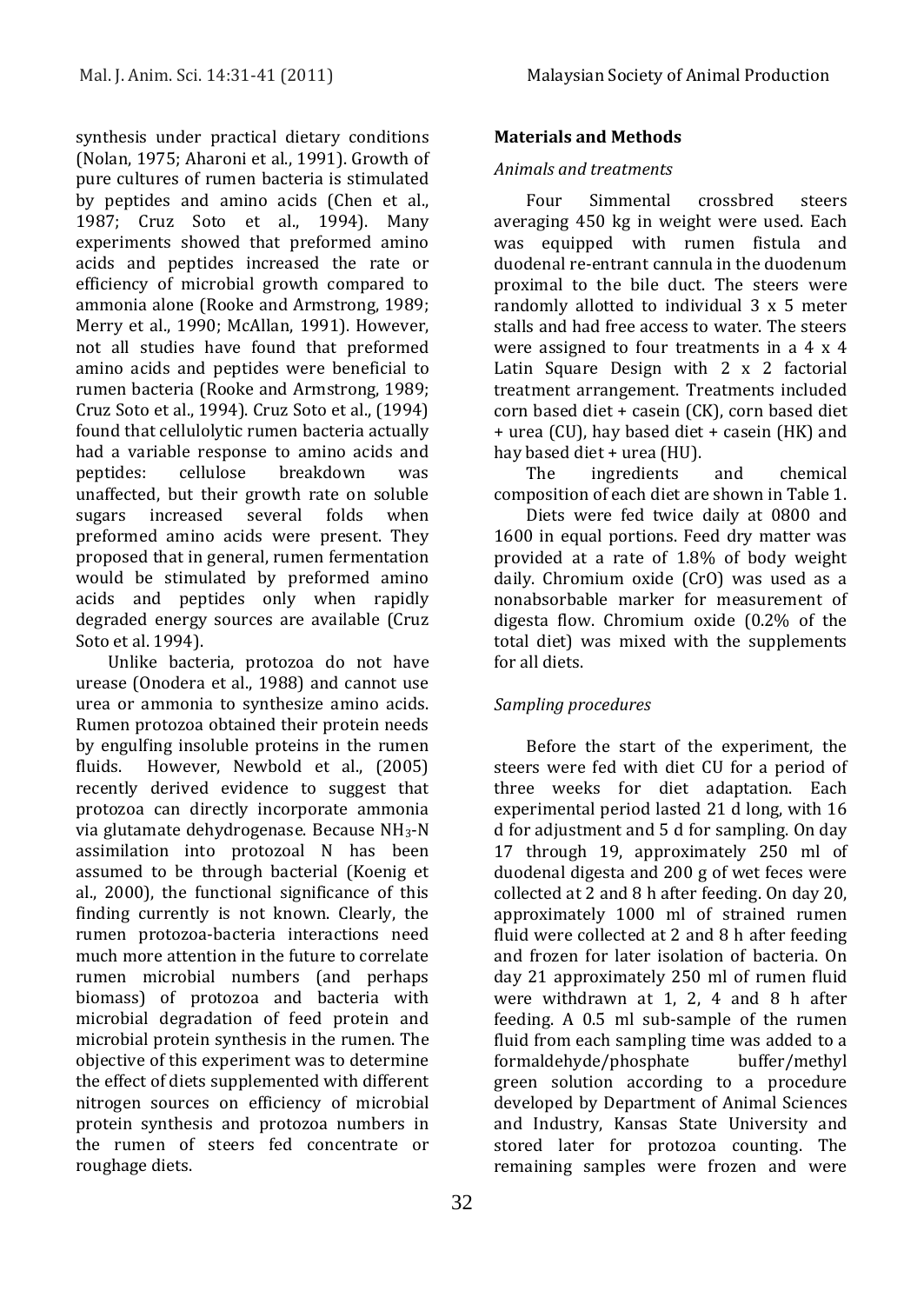later analysed for ammonia and peptides. All rumen fluid collected was strained through 4 layers of cheese cloth and the pH was measured immediately. Before freezing, all rumen samples were acidified with 1 ml of 20% v/v sulfuric acid per 50 ml strained fluid to stop microbial activity.

Feed samples were obtained prior to each sampling day and composited within each diet and period. All samples were ground in Wiley Mill fitted with a 2 mm screen and stored for analysis.

## *Laboratory analyses and calculations*

Feed, duodenal and fecal samples were analyzed for dry matter (DM), organic matter (OM), ash (AOAC, 1984), starch (Herrera-Saldana and Huber, 1989) and chromium (Cr) (Fenton and Fenton, 1979). The N content of feed, duodenal digesta, bacterial composites, and feces were analyzed by macro-Kjeldahl analysis (AOAC, 1984). Acid detergent fiber (ADF) and neutral detergent fiber (NDF) in feed, duodenal and fecal samples were analyzed using procedures of Goering and Van Soest (1970). Rumen NH3-N was analyzed colorimetrically using a spectrophotometer (UV-VIS Spectrophotometer, Gilford-Respond Series 1987) following the procedures of Broderick and Kang (1980). Protozoal numbers in the rumen fluid were counted using a Sedgewick Rafter chamber. Bacteria were isolated from the ruminal fluid using the procedures of Weakley and Owens (1983). Dried duodenal and bacterial samples were analyzed for nucleic acid-N by the procedure of Zinn and Owens (1986). To improve recovery of RNA pellets after precipitation with silver chloride, the RNA pellets were washed with a solution (100 ml) that consisted of 5 ml solution containing 12.5% HCLO<sub>4</sub> in .0285M NH<sub>4</sub>H<sub>2</sub>PO<sub>4</sub> + 5 ml of 0.4 M  $AgNO<sub>3</sub> + 90$  ml of 0.2 M  $NH<sub>4</sub>H<sub>2</sub>PO<sub>4</sub>$  Rumen samples for peptide-N analysis were prepared using the procedures of Chen et al., (1987). Prehydrolyzed and hydrolyzed rumen fluid samples were analyzed colorimetrically at 570 nm using a spectrophotometer (UV-VIS Spectrophotometer, Gilford-Respond Series

1987). The concentrations of ninhydrin reactive material in hydrolyzed and unhydrolyzed were measured and leucine was used as a standard (Moore and Stein, 1954; Moore, 1968). The concentration of peptide-associated  $\alpha$ -amino N was calculated as the difference between the  $\alpha$ -amino N content of hydrolyzed and the unhydrolyzed samples. The concentrations of  $\alpha$ -amino N in the hydrolyzed and unhydrolyzed were corrected for NH3-N in samples and ninhydrin (by subtracting  $NH<sub>3</sub>-N$  concentrations in the samples and ninhydrin from  $\alpha$ -amino N concentrations in the hydrolysed and unhydrolysed samples).

Flows of DM at the duodenum were calculated by dividing daily Cr intake (g) by Cr concentration (g/kg) in duodenal digesta. Nutrient flows were calculated by multiplying DM flow by the concentration of the given nutrient in duodenal DM. Daily N flow at the duodenum was partitioned into microbial N, ammonia N and non-ammonia non-microbial N (NANMN). Bacterial DM was determined by oven drying the freeze-dried bacteria samples (ground) at 60 $\degree$ C for 24 h. Daily duodenal organic matter (OM) flow, corrected for microbial contribution, was calculated from the corrected duodenal DM flow multiplied with duodenal OM percentage. Efficiency of microbial protein synthesis (MOEFF) was expressed as gram of N per kilogram of OM truly digested in the rumen. Microbial N was determined by multiplying the purine concentration in the duodenum by the purine to N ratio in the ruminal bacterial pellet (Zinn and Owens, 1986) isolated from each steer in each period. Ammonia N flow was determined by multiplying the ammonia N concentration times the liquid flow rate. Flow of NANMN was determined by subtraction of the microbial and ammonia N from total N. Microbial efficiency was calculated by dividing microbial N flow by OM truly fermented in the rumen. Apparent total tract N digestibility (ATTND) was calculated as intake of N minus fecal N divided by intake of N.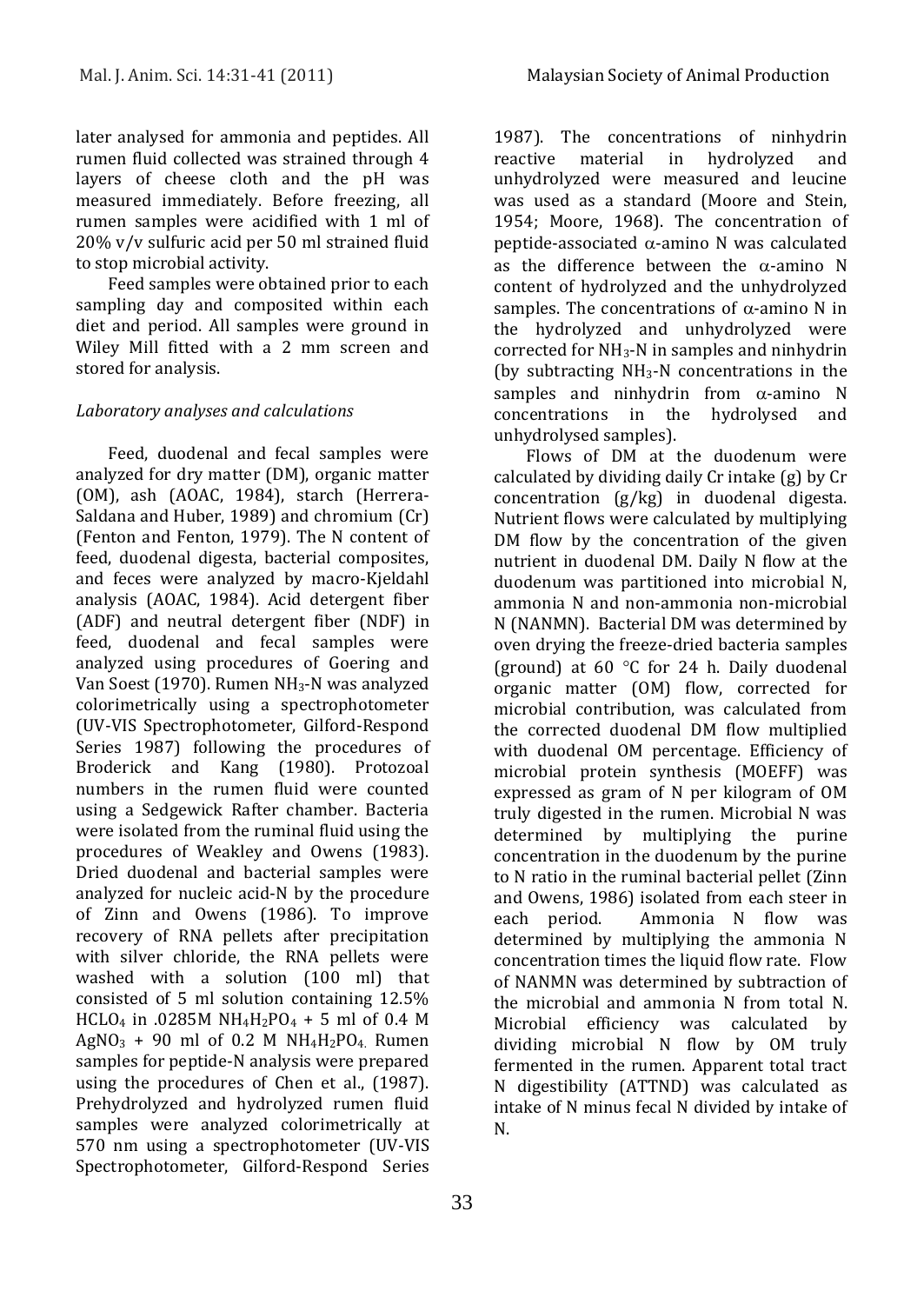### *Statistical analysis*

Variables measured were analyzed as 4 x 4 Latin square with animal (4), period (4) and dietary treatment (4) as factors (SAS Institute, Inc. 1985). Differences between treatments were determined using a multiple comparison test (PDIFF options of SAS Institute, Inc. 1985). Statistical significance was considered to exist where P<0.05, whereas a trend was considered to exist if  $0.05 \leq P \leq 0.10$ . Simple correlations were calculated across all observations.

### **Results and Discussion**

Mean ruminal pH, peptide-N, amino acid-N, and  $NH<sub>3</sub>$ -N concentrations are as shown in Table 2. Ruminal pH was higher (P<0.01) for steers fed hay than corn diet because the hay diet contained a large amount of fiber that stimulated rumination and increased saliva flow to the rumen. Concentrations of rumen NH<sub>3</sub>-N were higher (P<0.05) for steers supplemented with urea than for steers supplemented with casein. Mean concentrations of ruminal NH3-N for treatments CK, CU, HK and HU were higher than the concentration adequate (5 mg/dL) for supporting microbial crude protein synthesis (Satter and Slyter, 1974). These values were within the values (3.3 to 8.5 mg/dL) suggested by Kang-Merznarich and Broderick (1981) but the values were lower than the range (6-30 mg/100 ml) reported by Devant et al. (2000) for maximal microbial growth when diets contained 74% corn grain. Ammonia level was maximal at 2 h in steers supplemented with casein and remained slightly lower at 4 and 8 h. After 2 h of feeding CU and HU diets, ruminal  $NH<sub>3</sub>$ -N was very high then rapidly declined thereafter indicating less N was available to rumen microorganisms. The more rapid accumulation of  $NH<sub>3</sub>-N$  with urea than with casein reflected slight resistance of casein to ruminal degradation (Wallace et al., 1987). Ruminal amino acid-N concentration was higher (P<0.01) for steers supplemented with

casein when fed either corn or hay diets (Table 2). The values of amino acid-N in all treatments were low confirming the results of Ives et al. (2002) who fed cattle with widely different diets. Amino acid-N peaked rapidly after 1 h of feeding in steers supplemented with casein before declining rapidly thereafter suggesting that amino acid-N always remained available to microorganisms as N source but the level was always low 1 h post-feeding. Steers receiving hays supplemented with urea had slightly higher (P<0.10) peptide-N concentration than steers receiving corn supplemented with urea because hay in general has higher ruminally degraded protein than corn.

MOEFF were 14.2, 13.9, 18.8 and 18.4 for steers fed diets of CK, CU, HK and HU, respectively (Table 2). Those steers receiving hay diets supplemented with either casein or urea had higher (P<0.01) MOEFF than steers receiving corn supplemented either casein or urea. The source of N did not (P<0.62) affect MOEFF and there was no energy-protein interaction among treatments. Lower MOEFF with the corn based diet than hay based diet indicated that diets which contained more than 70% ground corn might cause rapid rate of nonstructural carbohydrate degradation in the rumen, resulting in uncoupled fermentation (Polan, 1988). Uncoupled fermentation was presumed to occur when energy was released much faster than it could be captured and utilized by the ruminal bacteria (Clark et al., 1992). For the hay based diet, one would expect greater saliva flow, higher ruminal pH, an improved cation exchange capacity, improved hydration, and an improved ruminal mat formation. This would decrease liquid retention times that would increase microbial growth as microbial generation times would be reduced (Sniffen et al., 1992). The effect of readily fermentable carbohydrate supplementation on the efficiency of microbial protein synthesis might depend on the level of supplementation. Efficiency increased when readily fermentable carbohydrate was supplemented with less than 30% of the total diet (Feng et al., 1993), but decreased when the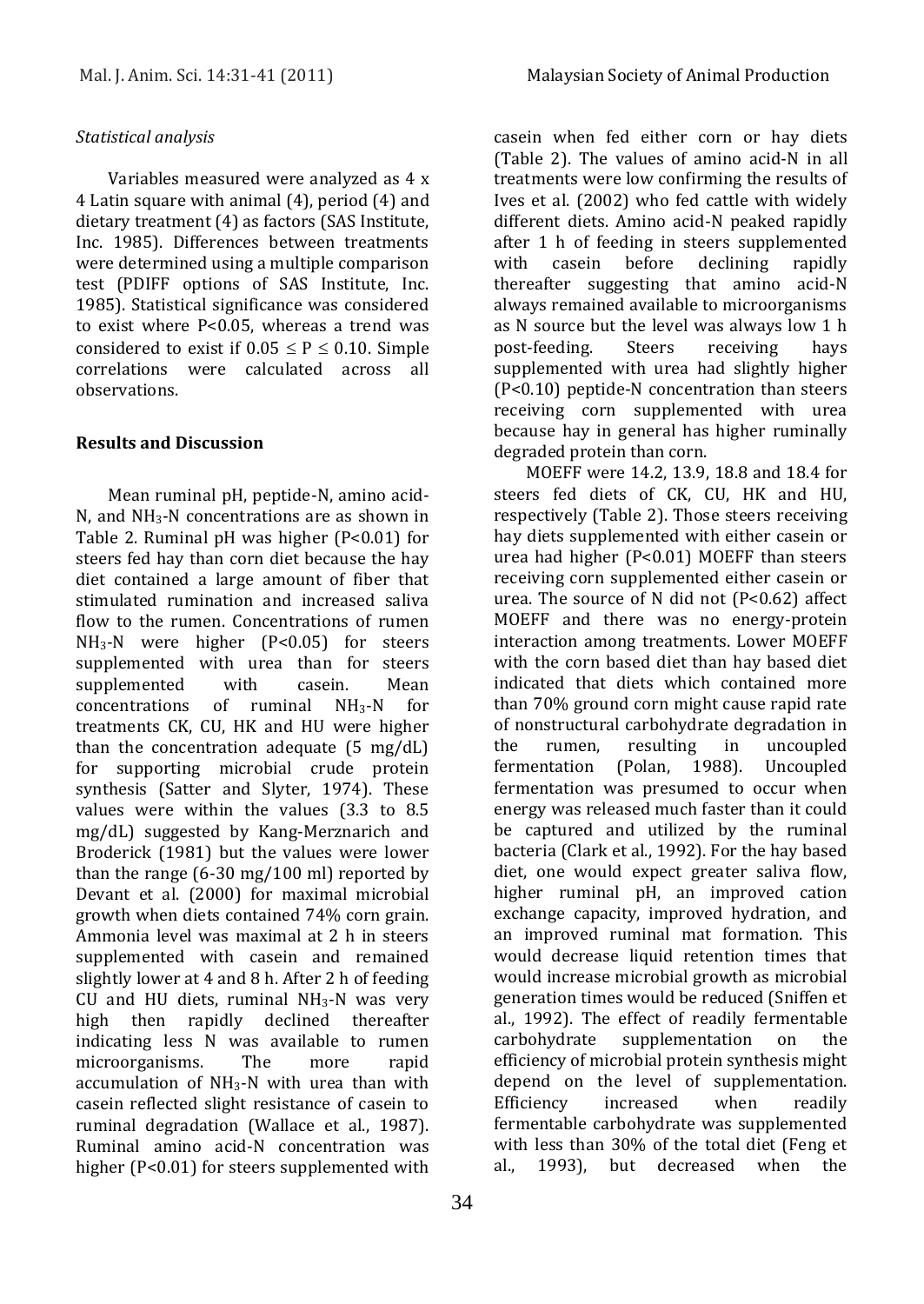supplementation level was greater than 70% (Mathers and Miller, 1981). In contrast, Sahoo and Walli (2008) reported higher microbial protein yield from kids given different rumen degradable protein as compared to kids receiving rumen undegradable protein in high energy concentrate diets. The correlation between peptide-N concentrations and MOEFF was low ( $r = 0.07$ , P= 0.8). Although peptide-N concentration was highest in steers supplemented with casein, it did not appear to stimulate microbial growth in this experiment. Cruz Soto et al., (1994) also presented evidence that stimulation by peptides and amino acids would not always occur. Supplying peptides with diets containing either rapidly or slowly degraded fibers showed that the benefits of peptides would be evident only when the energy source supported a growth rate which enabled the organism to respond (Chikunya et al., 1996). Bach et. al. (2005) reported that low concentration of peptides and amino acids could potentially limit microbial growth when fed diets rich in non-structural carbohydrates. Similarly, Atasoglu et al. (2004) reported that some amino acids limited the growth of ruminal bacteria. Microbial growth was improved when peptides or amino acids replaced urea or ammonia as sole or major source of N (Maeng et. al., 1989). However, Ipharraguerre et. al. (2005) studied the effects of ruminal fermentation and intestinal supply of nutrients in dairy cattle suggested that the degradability of dietary protein which affected the availability of ruminal peptide-N might modulate the microbial protein outflow to the duodenum. In vitro experiment by Li (2001) revealed that bacterial protein yields of soybean meal and fish meal (high degradable protein) were higher than that of feather meal (low degradable protein). In the present trial, steers receiving hay appeared to have an energy source that supported greater microbial growth efficiency regardless whether there was high rumen peptide-N concentrations or not. Although the rumen  $NH<sub>3</sub>$ -N and peptide-N concentrations were high in corn fed steers, the lower bacterial

yield and efficiency with this diet indicated that factors other than ruminally available energy, ammonia and peptides limited microbial growth and efficiency.

Total N flow to the duodenum was affected by the source of energy (Table 3). Nitrogen flow to the duodenum was greater (P<0.0001) for steers fed corn than for steers fed with hay diet. Compared with urea, casein supplementation also increased (P<0.02) N flow to the duodenum. The source of energy affected (P< 0.04) microbial N flow to the duodenum. Hay diet fed steers had higher flow than steers fed corn diet but the effect of N source was not significant (P<0.12) suggesting that nitrogen source or peptides had no effect on microbial N flow. Microbial N accounted for 49.9, 47.0, 61.3 and 61.6% of total N flow to the duodenum for treatments CK, CU, HK and HU, respectively. NANMN flow to the duodenum was greater (P<0.0002) for steers fed corn diets than those steers fed hay diets but the effect of N was small (P<0.51). Steers fed the hay diet had higher (P<0.0001) ruminal N digestibility than corn fed steers (Table 3*).* The source of N had no effect on ruminal N digestibility (P<0.17) suggesting that ruminal peptides did not play an important role in ruminal N digestibility. ATTND was unaffected by N source but was influenced by energy source (P<0.0001). It was higher in steers receiving corn diets than those receiving hay diets. Post-ruminal supply of digestible N was about 50% higher in corn than hay diets (106 vs. 70 g/d). Proteinenergy interactions for all these measurements were insignificant. Fecal N excretion were higher (P<0.05) in steers fed hay diet than corn diet and were not affected by N sources. These results were in agreement with those reported by [Carro et al.](http://jas.fass.org/content/87/9/2924.long#ref-8)  [\(2000\)](http://jas.fass.org/content/87/9/2924.long#ref-8) and [Moorby et al. \(2006\)](http://jas.fass.org/content/87/9/2924.long#ref-32) in their studies on sheep fed different forage and concentrate ratio supplemented with different protein sources.

Basal diet affected the ruminal concentrations of the major protozoa species numbers (Table 4). The protozoa population increased after feeding and then became constant thereafter in all treatments. The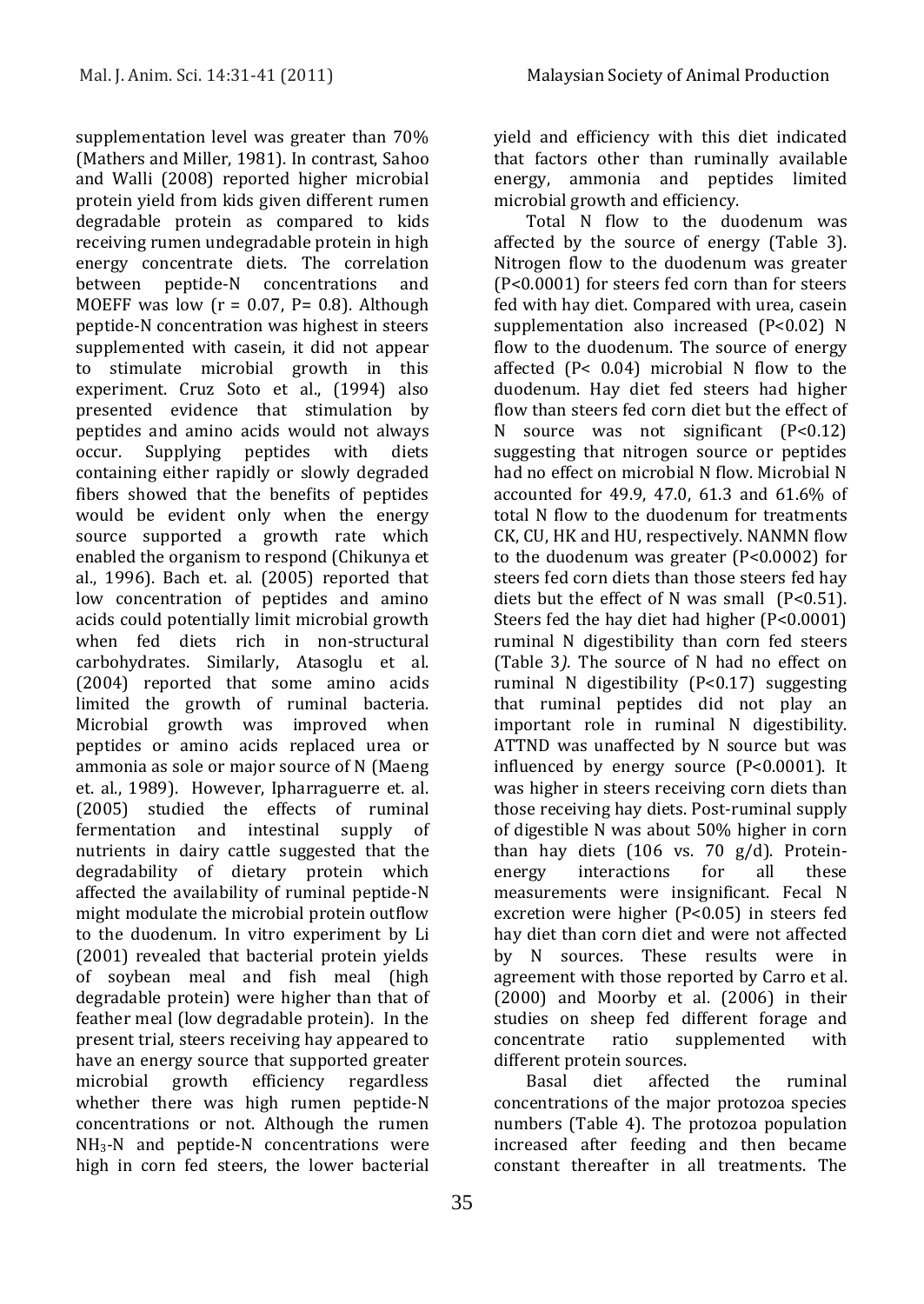concentrations of entodiniomorph were higher (P<0.001) in the rumen of steers fed corn-based diets than in the rumen of steers fed with hay diets. An effect of N sources also was detected (P<0.02) as well as a proteinenergy interaction in an entodiniomorph population. The population density of rumen protozoa in ruminants fed with forage plus concentrate was generally higher than that in ruminants fed with forage only (Nakamura and Kanegasaki, 1969). Dennis et al., (1983) fed Holstein heifers diets that varied in the ratio of roughage to concentrate: 70:30, 50:50, and 30:70 and found that the numbers of protozoa increased as proportion of concentrate increased in the diet. Meyer et al. (1986) reported that protozoa numbers increased with each increment in ground corn given to sheep. This undoubtedly is a reflection of dietary quality and the readily available highly digestible carbohydrate in corn based diets, which will increase entodiniomorph numbers. In contrast feeding 100% concentrate diets rich in fermentable carbohydrate decreased the protozoal population in sheep (Sutton et al., 1983). Total concentration of protozoa in ruminal fluid generally increased with the addition of concentrate to forage diets [\(Franzolin and](http://jas.fass.org/content/87/9/2924.long#ref-16)  [Dehority, 1996;](http://jas.fass.org/content/87/9/2924.long#ref-16) [Brossard et al., 2003\)](http://jas.fass.org/content/87/9/2924.long#ref-4), but feeding high-grain diets resulted in reduced protozoa numbers or even defaunation [\(Hristov et al., 2001\)](http://jas.fass.org/content/87/9/2924.long#ref-20). Meng *et al*[. \(2000\)](javascript:;) reported that protozoal count was lower when total rumen degradable protein was supplied from urea in continuous culture fermenters.

Holotrich protozoa numbers were higher (P<0.0001) for hay-fed steers than for cornfed steers with N source also playing highly significant role (P<0.007) although the total protozoal population was not significantly altered by N source ( $P < 0.13$ ). The lower total protozoa numbers in steers fed with hay diet might be due to increase microbial flow but not greater with the hay diet, only MOEFF was. Steers (Smith et al., 1978) and sheep (Sutton et al., 1983) were also found to have increased MOEFF when the number of protozoa was reduced. According to Jouany et al. (1988), protozoa provided only about 20% of the total microbial N entering the duodenum of the ruminant, which did not reach the level expected given the protozoa/bacteria biomass ratio in the rumen. Protozoa can comprise half of the biomass (Michalowski, 1989). Ivan et al. (1992), evaluating the inoculation of faunafree wethers with different ciliate genera, reported a decrease in the flow of bacterial N of nearly 45% after inoculation with cilates. The reduction in non-ammonia N flow was higher than 20% and the reduction in total AA flow reach 30% of the various genera, Holotrich protozoa showed the smallest impact on nitrogen metabolism.

## **Conclusion**

Efficiency of converting digested organic matter to microbial protein in the rumen of steers was not increased by an increased supply of peptides with either hay or corn diets. Rumen microorganisms in corn-based diets may not require peptides as N source to synthesize their protein when an adequate supply of  $NH_3-N$  is available. Consequently, the degradable protein content in the concentrate should be considered before supplementation with highly degradable protein is exercised. No benefit was noted in terms of ruminal or total tract digestion of organic matter or starch when a dietary source of peptides (casein) replaced dietary urea. Protozoa population was greater in corn based diets but their role in reducing rumen microbial synthesis is unclear in this experiment. Nevertheless, microbial efficiency was 32% greater with a hay-based than a corn-based diet.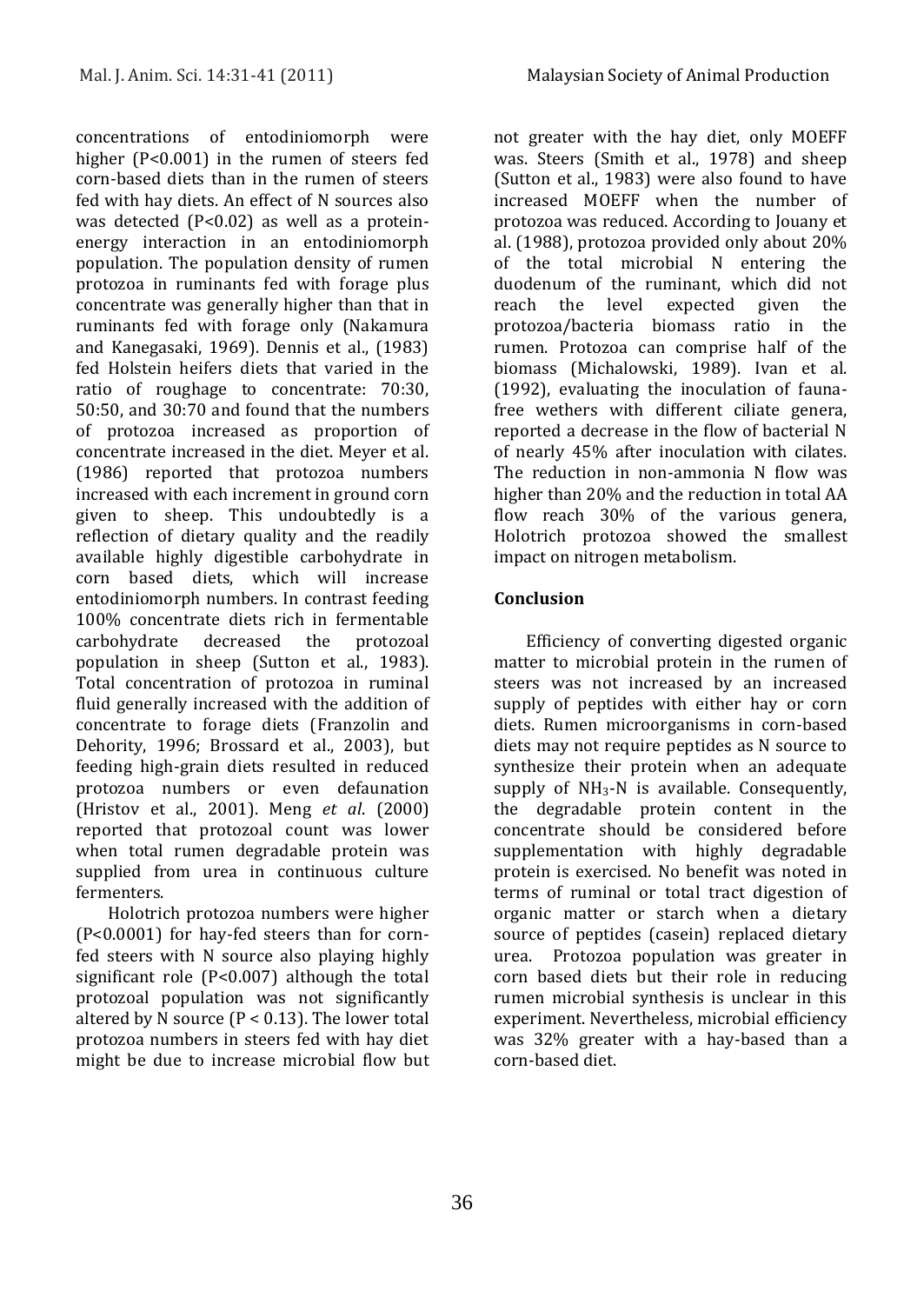|                  | Diets (% of dry matter) |        |             |       |  |  |
|------------------|-------------------------|--------|-------------|-------|--|--|
| Ingredients      | Corn +                  | Corn + | $\rm Hay +$ | Hay + |  |  |
|                  | Casein                  | Urea   | Casein      | Urea  |  |  |
| Ground corn      | 74.79                   | 77.99  |             |       |  |  |
| Cottonseed       | 11.0                    | 11.0   |             |       |  |  |
| hulls            |                         |        |             |       |  |  |
| Brome hay        |                         |        | 25.0        | 25.0  |  |  |
| Prairie hay      |                         |        | 60.8        | 64    |  |  |
| Supplements:     |                         |        |             |       |  |  |
| Soybean hulls    | 7.0                     | 7.0    | 7.0         | 7.0   |  |  |
| Urea             |                         | 1.4    |             | 1.4   |  |  |
| Casein           | 4.6                     |        | 4.6         |       |  |  |
| Dicalcium        | 1.4                     | 1.4    | 1.4         | 1.4   |  |  |
| phosphate        |                         |        |             |       |  |  |
| Limestone,       | 0.7                     | 0.7    | 0.7         | 0.7   |  |  |
| 38%              |                         |        |             |       |  |  |
| Trace            | 0.3                     | 0.3    | 0.3         | 0.3   |  |  |
| mineralized salt |                         |        |             |       |  |  |
| Vitamin A        | 0.01                    | 0.01   | 0.01        | 0.01  |  |  |
| Chromic oxide    | 0.2                     | 0.2    | 0.2         | 0.2   |  |  |
| Crude protein,   | 12.3                    | 12.7   | 12.2        | 12.4  |  |  |
| $\frac{0}{0}$    |                         |        |             |       |  |  |
| Starch, %        | 54.2                    | 56.5   | 2.9         | 2.9   |  |  |

Table 1. Composition of diets fed to steers

Table 2. Rumen pH, ammonia-N, peptide-N, amino acid-N and microbial protein synthesis in steers fed diets of grass hay or corn supplemented with either urea or casein

|                                   | <b>Diets</b>       |                   |                          |                        |            |
|-----------------------------------|--------------------|-------------------|--------------------------|------------------------|------------|
| Item                              | $Corn +$<br>Casein | $Corn +$<br>Urea  | $\text{Hav} +$<br>Casein | $\text{Hav} +$<br>Urea | <b>SEM</b> |
| pH                                | 6.18a              | 6.24a             | 6.58 <sup>b</sup>        | 6.47 <sup>b</sup>      | 0.04       |
| $NH_3-N$ , mg/dL                  | 7.55a              | 8.55 <sup>b</sup> | 7.40a                    | 8.68 <sup>b</sup>      | 0.23       |
| Amino acid-N, $mg/L^1$            | 3.89a              | 2.32 <sup>b</sup> | 3.95a                    | 2.36 <sup>b</sup>      | 0.13       |
| Peptide-N, $mg/L^2$               | 56.50a             | 1.99 <sup>b</sup> | 56.24a                   | 4.21 <sup>b</sup>      | 1.81       |
| Microbial efficiency <sup>3</sup> | 14.18a             | 13.88b            | 18.78 <sup>b</sup>       | 18.38 <sup>b</sup>     | 0.65       |

 $a<sup>b</sup>$  Means in the same row with different letters differ significantly (P<0.05)

<sup>1</sup> Prehydrolysed fluid

<sup>2</sup> Hydrolysed fluid

<sup>3</sup> g Microbial N per kg OM fermented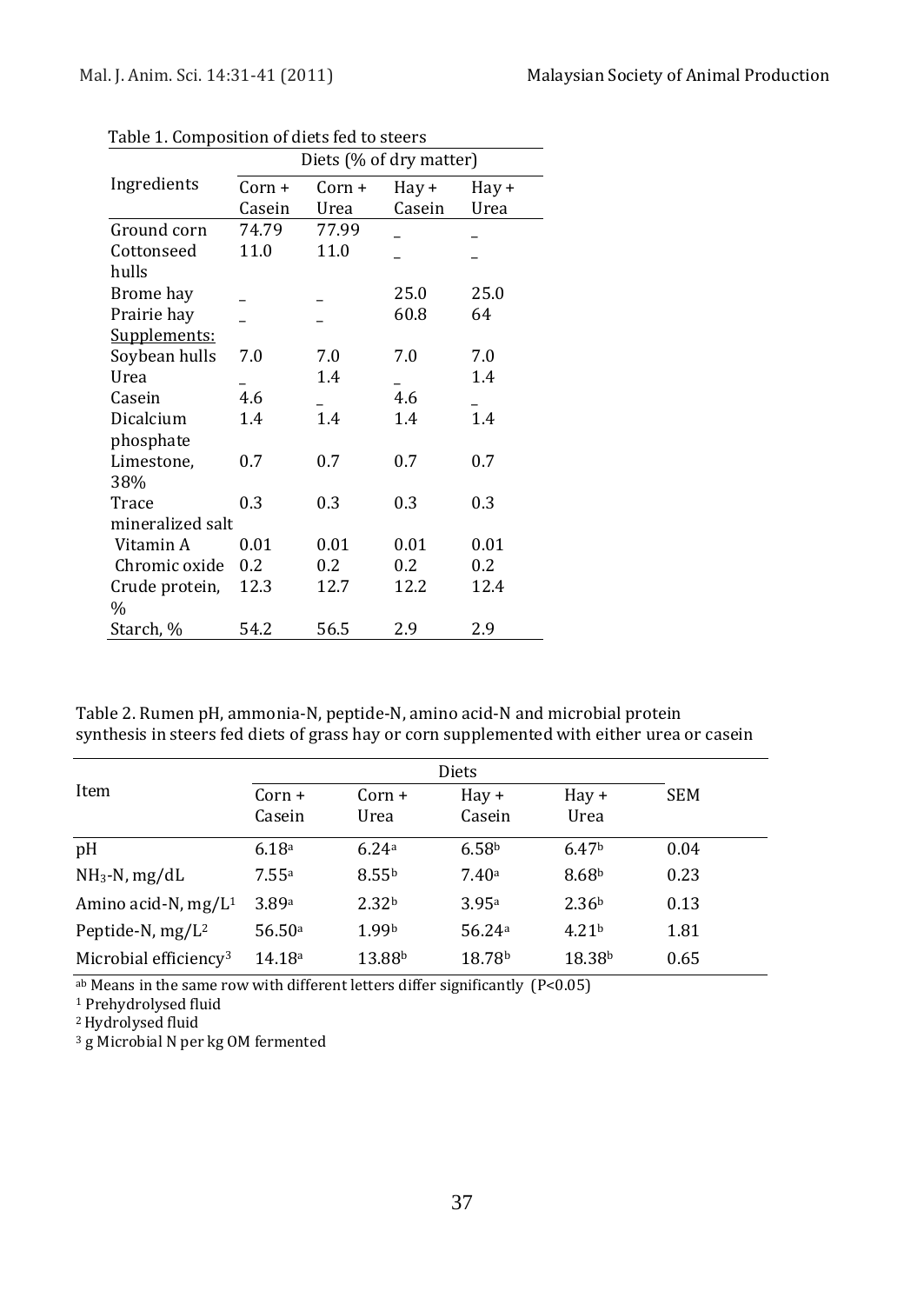|                       | Diets    |                    |                    |                         |            |
|-----------------------|----------|--------------------|--------------------|-------------------------|------------|
| Item                  | $Corn +$ | $Corn +$           |                    | Hay + Casein Hay + Urea | <b>SEM</b> |
|                       | Casein   | Urea               |                    |                         |            |
| Nitrogen intake, g/d  | 162.8    | 163.1              | 162.6              | 162.7                   |            |
| E. duodenum, $g/d1$   | 149.6a   | 144.3 <sup>a</sup> | 136.1 <sup>b</sup> | 131.6 <sup>b</sup>      | 2.2        |
| Microbial N, g/d      | 74.5a    | 67.8a              | 83.4b              | 81.1ab                  | 2.4        |
| NANMN, $g/d^2$        | 66.9a    | 66.4a              | 42.4 <sup>b</sup>  | 38.5 <sup>b</sup>       | 2.7        |
| Ruminal digestion, %  |          |                    |                    |                         |            |
| Unadjusted            | 8.1a     | 11.5 <sup>b</sup>  | 16.3c              | 19.1 <sup>d</sup>       |            |
| Adjusted <sup>3</sup> | 58.9a    | 59.3ª              | 73.9b              | 76.3 <sup>b</sup>       |            |
| Fecal $N$ , $g/d$     | 39.5a    | 41.6 <sup>a</sup>  | 63.2 <sup>b</sup>  | 63.8 <sup>b</sup>       | 2.2        |
| ATTND, % <sup>4</sup> | 75.8a    | 74.5a              | 61.1 <sup>b</sup>  | 60.8a                   | 1.4        |

Table 3. Nitrogen digestion in steers receiving diets of grass hay or corn supplemented with either urea or casein

 $a<sub>bcd</sub>$  Means in the same row with different letters differ significantly ( $p<0.05$ )

<sup>1</sup> Entering duodenum

<sup>2</sup> Non-ammonia non-microbial nitrogen

<sup>3</sup>Adjusted for microbial and ammonia nitrogen

<sup>4</sup> Apparent total tract nitrogen digestibility

Table 4. Least square means of ruminal protozoa numbers in rumen fluid from steers receiving diets of grass hay or corn supplemented with either urea or casein

|                                   | <b>Diets</b>  |                    |             |                   |
|-----------------------------------|---------------|--------------------|-------------|-------------------|
|                                   | Corn + Casein | Corn + Urea        | Hay+ Casein | Hay + Urea        |
| Protozoa                          |               |                    |             |                   |
| Entodiniomorph 50.18 <sup>a</sup> |               | 54.02 <sup>b</sup> | 11.63c      | 12.21c            |
| Holotrich                         | 0.96a         | 0.55 <sup>b</sup>  | 2.36c       | 1.45 <sup>d</sup> |
| Total                             | 51.14a        | 54.57 <sup>b</sup> | 13.99c      | 13.66c            |

 $a<sub>bcd</sub>$  Means in the same row with different letters differ significantly (p<0.05)

#### **References**

- Ahorani, Y., Tagari, H. and Boston, R.C. 1991. A new approach to the quantitative measurement of nitrogen metabolic pathways in the rumen. Br. J. Nutr*.* 66**:** 407-422.
- AOAC. 1984. Official Methods of Analysis (14th ed.). Association of Official Analytical Chemists, Washington, DC.
- Broderick, G.A. and Kang, J.H. 1980. Automated simultaneous determination of ammonia and total amino acids in ruminal fluid and *in vitro* media. J. Dairy Sci*.* 63**:** 64-75.
- Brossard, L., Martin, C. and Michalet-Doreau, B. 2003. Ruminal fermentative parameters and blood acid-basic balance changes during the onset and recovery of induced latent acidosis in sheep. Anim. Res*.* 52: 513–530.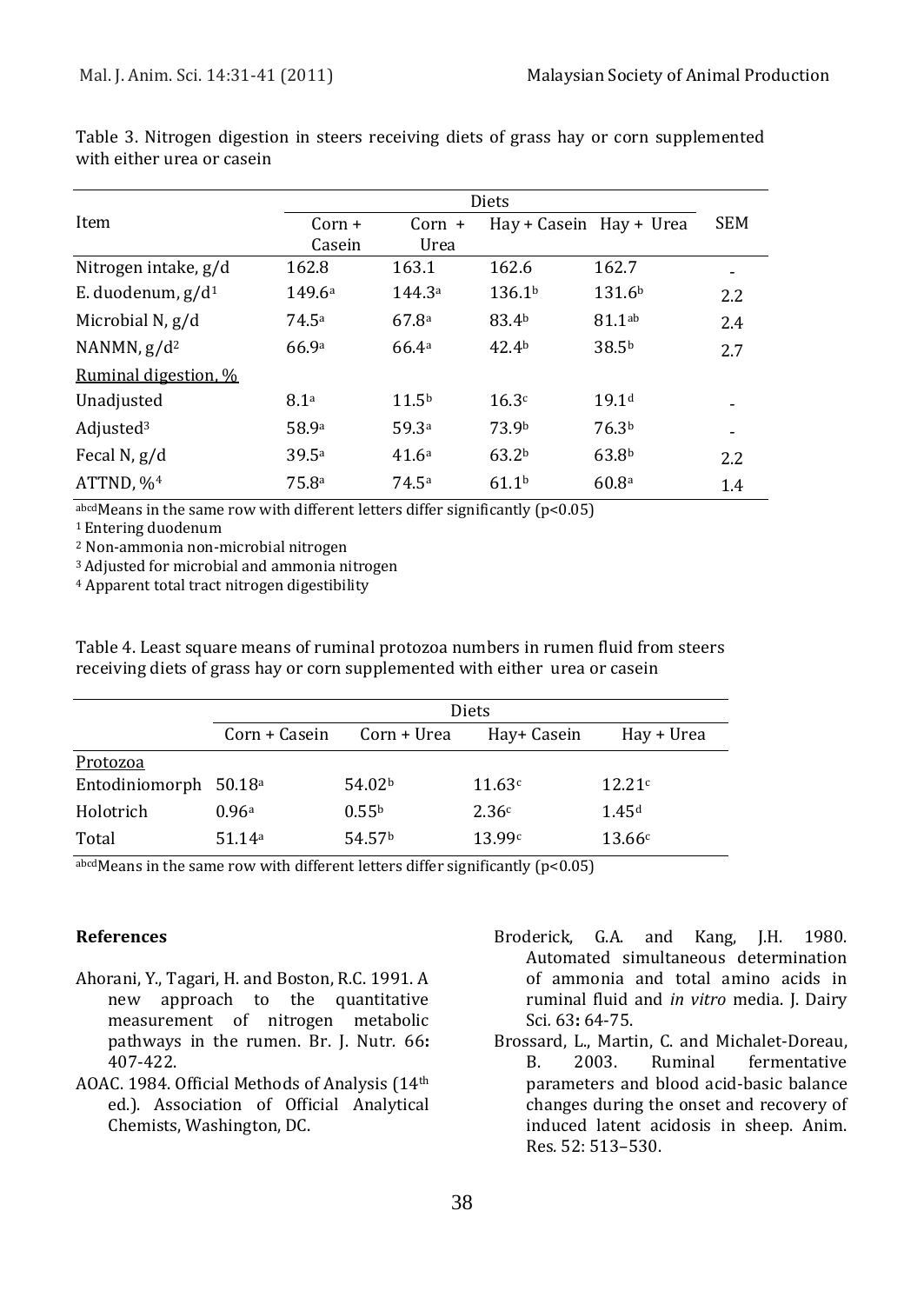- Brown, M.S., Ponce, C.H. and Pulikanti, R. 2006. Adaptation of beef cattle to highconcentrate diets: Performance and ruminal metabolism. J. Anim. Sci. 84: 25- 33.
- Carro, M.D., Valde´s, C., Ranilla, M.J. and Gonza´lez, J.S. 2000. Effect of forage to concentrate ratio in the diet on ruminal fermentation and digesta flow kinetics in sheep. J. Anim. Sci. 70:127– 134.
- Chen, G., Russell, J.B. and Sniffen, J. 1987. A procedure for measuring peptides in the rumen fluid and evidence that peptide uptake can be a rate-limiting step in the ruminal protein degradation. J. Dairy Sci. 70**:** 1211-1219.
- Chikunya, S., Newbold, C.J., Rode, L., Chen, X.B. and Wallace, R.J. 1996. Influence of dietary rumen-degradable protein on bacterial growth in the rumen of sheep receiving different energy sources. Anim. Feed Sci. Technol*.* 63**:** 333-340.
- Clark, J. H., Klusmeyer, T.H. and Cameron, M.R. 1992. Microbial protein synthesis and flows of nitrogen fractions to the duodenum of dairy cows. J. Dairy Sci. 74**:**1774.
- Cruz Soto, R., Mohammed, S.A., Newbold, C.J., Stewart, C.S. and Wallace, R.J. 1994. Influence of peptides, amino acids and urea on microbial activity in the rumen of sheep receiving grass hay and on the growth of rumen bacteria *in vitro. Anim.*  Feed Sci.Technol. 49**:** 151-161. .
- Dennis, S. M., Arambel, M.J., Bartley, E.E, and Dayton, A.D. 1983. Effect of energy concentration and source of nitrogen on numbers and type of protozoa. J. Dairy Sci. 66**:**1248-1254.
- Devant, M., Ferret, A., Gasa, J., Calsamiglia, S. and Casals, R. 2000. Effects of protein concentration and degradability on performance, ruminal fermentation and nitrogen metabolism in rapidly growing heifers fed high-concentrate diets, from 100 to 230 kg body weight. J. Anim. Sci*.* 78: 1667–1676.
- Franzolin, R. and Dehority, B.A. 1996. Effect of prolonged high-concentrate feeding on ruminal protozoa concentrations. J. Anim. Sci. 74: 2803–2809.
- Givens D.I. and Rulquin, R. 2004: Utilisation by ruminants of nitrogen compounds in silage-based diets. Anim. Feed Sci. Technol. 114: 1-18.
- Goering, H. K. and Van Soest, P.J. 1970. Forage fiber analysis. Agriculture Handbook No. 397. ARS/USDA.
- Herrera-Saldana, R. and Huber, J.T. 1989. Influence of varying protein and starch degradations on performance of lactating cows. J. Dairy Sci*.* 72*:* 1477-1483.
- Hristov, A. N., Ivan, M., Rode, L. M. and T. A. McAllister. 2001. Fermentation characteristics and ruminal ciliate protozoal populations in cattle fed medium- or high-concentrate barleybased diets. J. Anim. Sci. 79:515–524.
- Hungate, R. E. 1966. The rumen and its microbes. Academic Press, New York.
- Ipharraguerre, I. R., J. H. Clark, and D. E. Freeman. 2005. Varying protein and starch in the diet of dairy cows. I. Effects on ruminal fermentation and intestinal supply of nutrients. J. Dairy Sci. 88: 2537– 2555.
- Ivan, M., M. de S. Dayrell, S. Mahadevan and M. Hidiroglou. 1992. Effects of bentonite on wool growth and nitrogen metabolism in fauna-free and faunated sheep. J. Anim. Sci. 70: 3194-3202.
- Ivan, M., L. Neill, R. Forster, R. Alimon, L.M. Rode and T. Entz. 2000. Effects of isotricha, dasytricha, entodinium and total fauna on ruminal fermentation and duodenal flow in wethers fed different diets. J. Dairy Sci. 83: 776-787.
- Ives, A. R., B. Dennis, K. L. Cottingham, and S. R. Carpenter. 2003. Estimating community stability and ecological interactions from time-series data. Ecological Monographs 73: 301-330.
- Jounay, J.P. 1996. Effect of rumen protozoa on nitrogen utilization by ruminants. J. Nutr. 126: 1335-1336.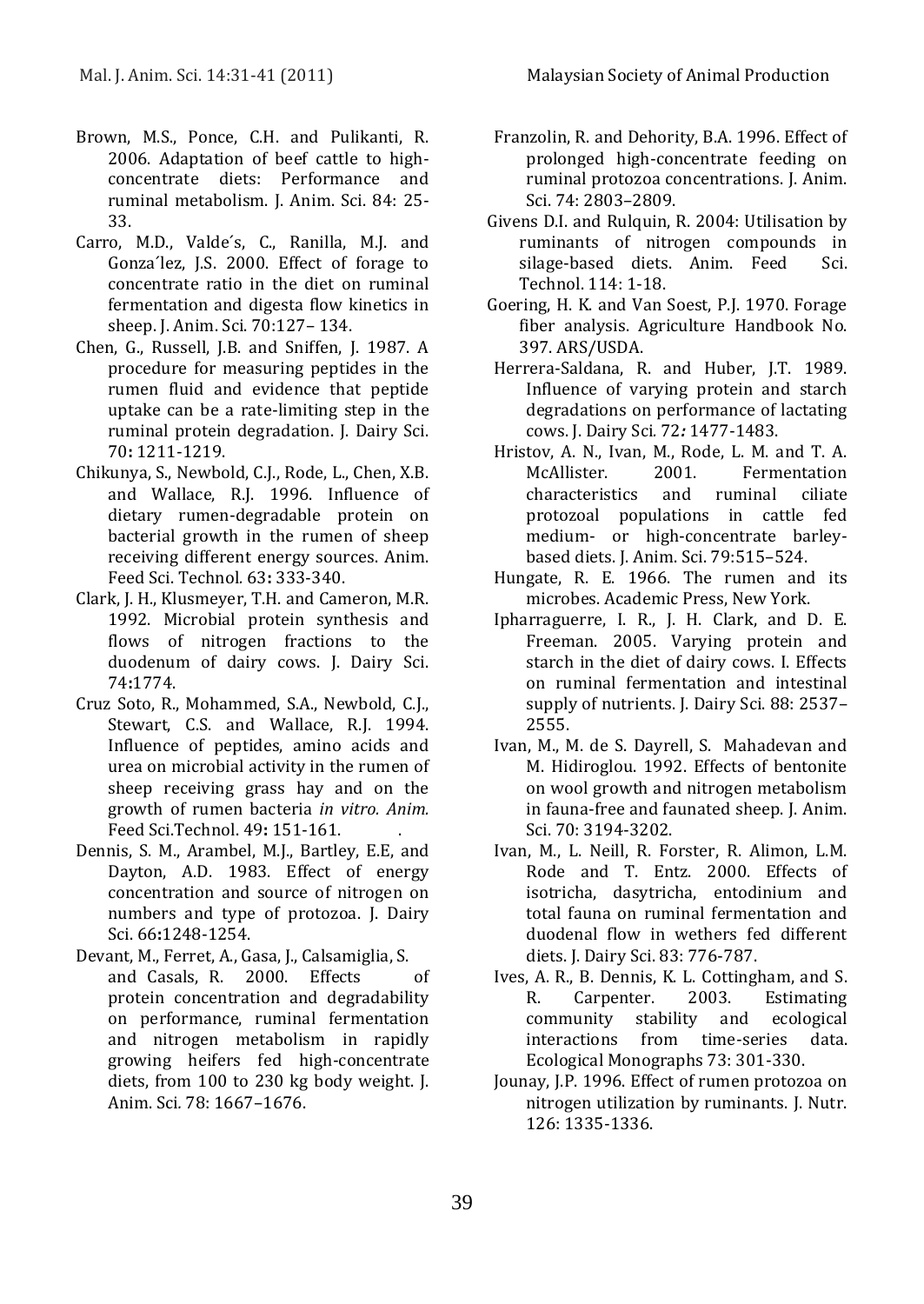- Jouany, J. P., D. I. Demeyer and J. Grain. 1988. Effect of defaunating the rumen. Anim. Feed Sci. Technol. 21: 229-265.
- Kang-Merznarich and G. A. Broderick. 1981. Effects of incremental urea supplementation on ruminal ammonia concentration and bacterial protein formation. J. Anim. Sci. 51: 422-431.
- Koenig, K.M., C.J. Newbold, F.M. McIntosh and L.M. Rode. 2000. Effects of protozoa on bacterial nitrogen recycling in the rumen. J. Anim. Sci. 78: 2431-2445.
- Koenig, K.M., K.A. Beauchemin, and L.M. Rode. 2003. Effect of grain processing and silage on microbial protein synthesis and nutrient digestibility in beef cattle fed barley-based diets. J. Anim. Sci. 81:1057- 1067.
- Li, L. 2001. Influence of Peptides on Ruminal pH, Concentration of NH3-N, Bacterium Protein Production, Neutral Detergent Fibre Degradation and Gas Production *in vitro* [D]. Inner Mongolia Agricultural University, Inner Mongolia.
- Matters, C. J. and E. L. Miller. 1981. Quantitative studies of food protein degradation and the energetic efficiency of microbial protein synthesis in the rumen of sheep given chopped Lucerne and rolled barley. Br. J. Nutr. 45**:** 587-604.
- McAllan, A. B. 1991. Carbohydrate and nitrogen metabolism in the forestomach of steers given untreated or ammonia treated barley straw diets supplemented with urea or urea plus fish meal. Anim. Feed Sci. Technol*.* 33*:* 195-208.
- Maeng, W. J., M. B. Chang, H. S. Yun, and I. Choi. 1989. Dilution rates on the efficiency of rumen microbial growth in continuous culture. Asian-Aus. J. Anim. Sci. 2(3): 447- 480.
- Meng, Q.X., Z.G. Xia and M.S. Kerley. 2000. The requirements of ruminal degradable protein for non-structural carbohydratesfermenting microbes and its reaction with dilution rate in continuous culture. Asian Aust. J. Anim. Sci.13: 1399-1406.
- Meyer, J. H. F., S. I. Van Der Walt and H. M. Schwartz. 1986. The influence of diet and protozoal numbers on the breakdown and synthesis of protein in the rumen of sheep. J. Anim Sci. 62: 509-520.
- Michalowski, T. 1989. The importance of protein solubility and nature of dietary nitrogen for the growth of rumen ciliates in vitro. In: The Role of Protozoa and Fungi in Ruminant Digestion (Nolan, J. V., Leng, R. A. & Demeyer, D. I., eds., pp. 223- 232. Penambul Books, Armidale, Australia.
- Moorby, J.M., R.T. Evans, N.D. Scollan, J.C. MacRae, and M.K. Theodorou. 2006. Increased concentration of water-soluble carbohydrate in perennial ryegrass *(Lolium perenne* L.) Evaluation in dairy cows in early lactation. Grass & Forage Sci. 61: 52-59.
- More, S. 1968. Amino acid analysis: Aqueous dimethlysulfoxide a solvent for ninhydrin reaction. J. Biol. Chem. 243: 6281-6283.
- Moore, S. and W. H. Stein. 1954. A modified ninhydrin reagent for the photometric determination of amino acids and related compounds. J. Biol. Chem. 211**:**907-913.
- Merry, R.J., A. B. McAllan and R. H. Smith. 1990. In vitro continous culture studies on the effect of nitrogen source on rumen microbial growth and fiber digestion. Anim. Feed. Sci. Technol*.* 31*:*55-64.
- Nakamura, F. and S. Kanegasaki. 1969. Densities of ruminal protozoa of sheep established under different dietary conditions. J. Dairy Sci. 52*:*250-255.
- Newbold, C. J., S. Lopez, N. Nelson, J. O. Ouda, R. J. Wallace and A.R. Moss. 2005. Propionate precursors and other metabolic intermediates as possible alternative electron acceptors to methanogenesis in ruminal fermentation in vitro. Br. J. Nutr. 94: 27–35.
- Nolan, J.V. 1975. Quantative models of nitrogen metabolism in sheep*. In: Digestion and metabolism in the ruminant.* (McDonald, I.W. and Warner, A. C. I., ed.) Univ. of New England Publishing Unit, Armidale, Australia, p. 416-431.